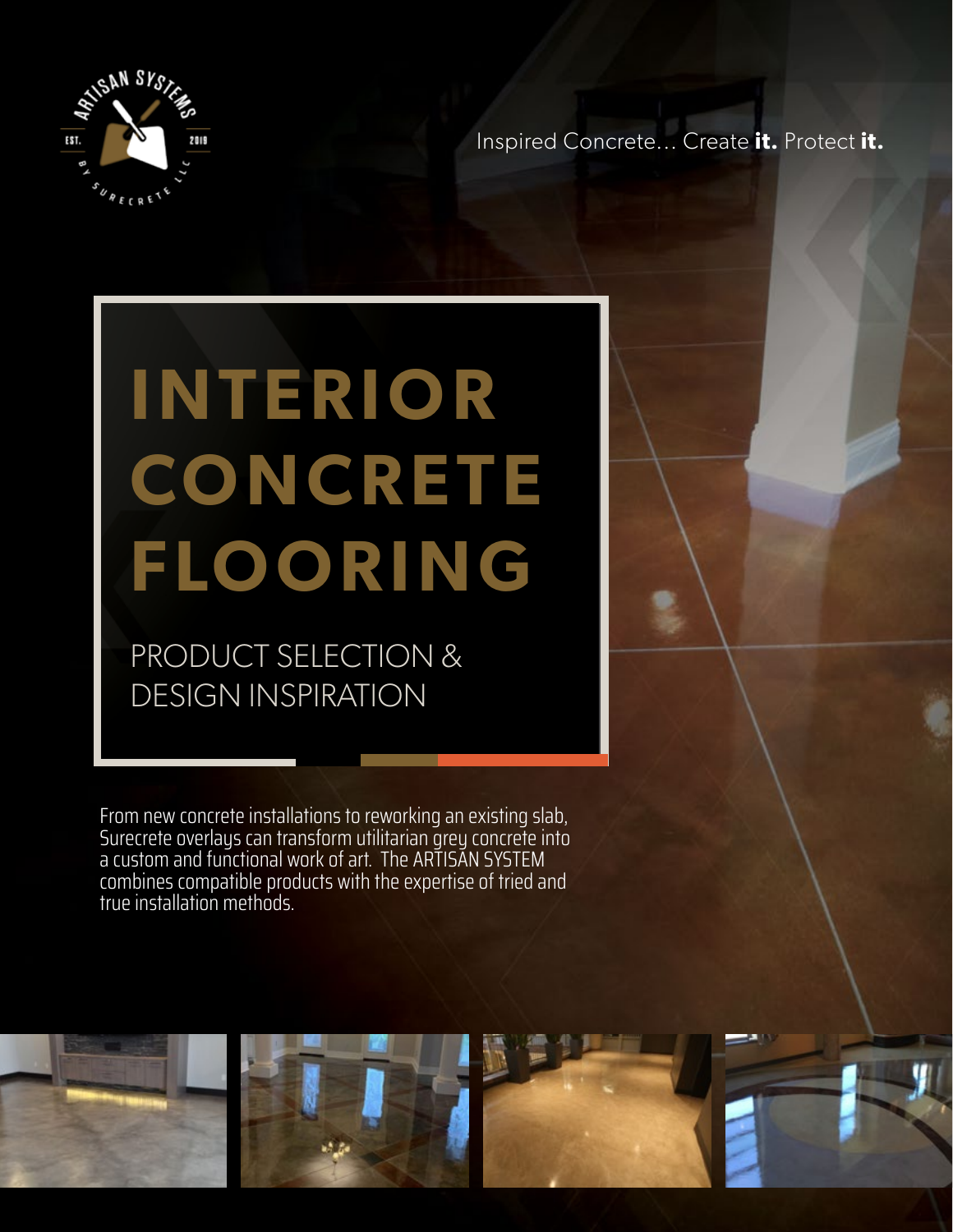## STEPS AND PROCEDURES



### **SELECTION OF MATERIALS**

#### **With ARTISAN Interior Concrete Flooring systems, YOU get to choose the look.**

Our MICROTEK overlay materials produce a **smooth, refined** surface that provides a sophisticated, easy to maintain floor - perfect for both residential and commercial installations. Designers specify these types of systems where a natural, "minimal" finish is desired, with the added benefit of unlimited color options and consistent finish not typically found in "standard" concrete floors.

For a more **rugged, textured, or stone inspired** look, the SURESTAMP overlay system allows for a variety of textures and patterns to be achieved using concrete imprinting tools. A great option for commercial and residential spaces that require not only aesthetic appeal but durability to match.

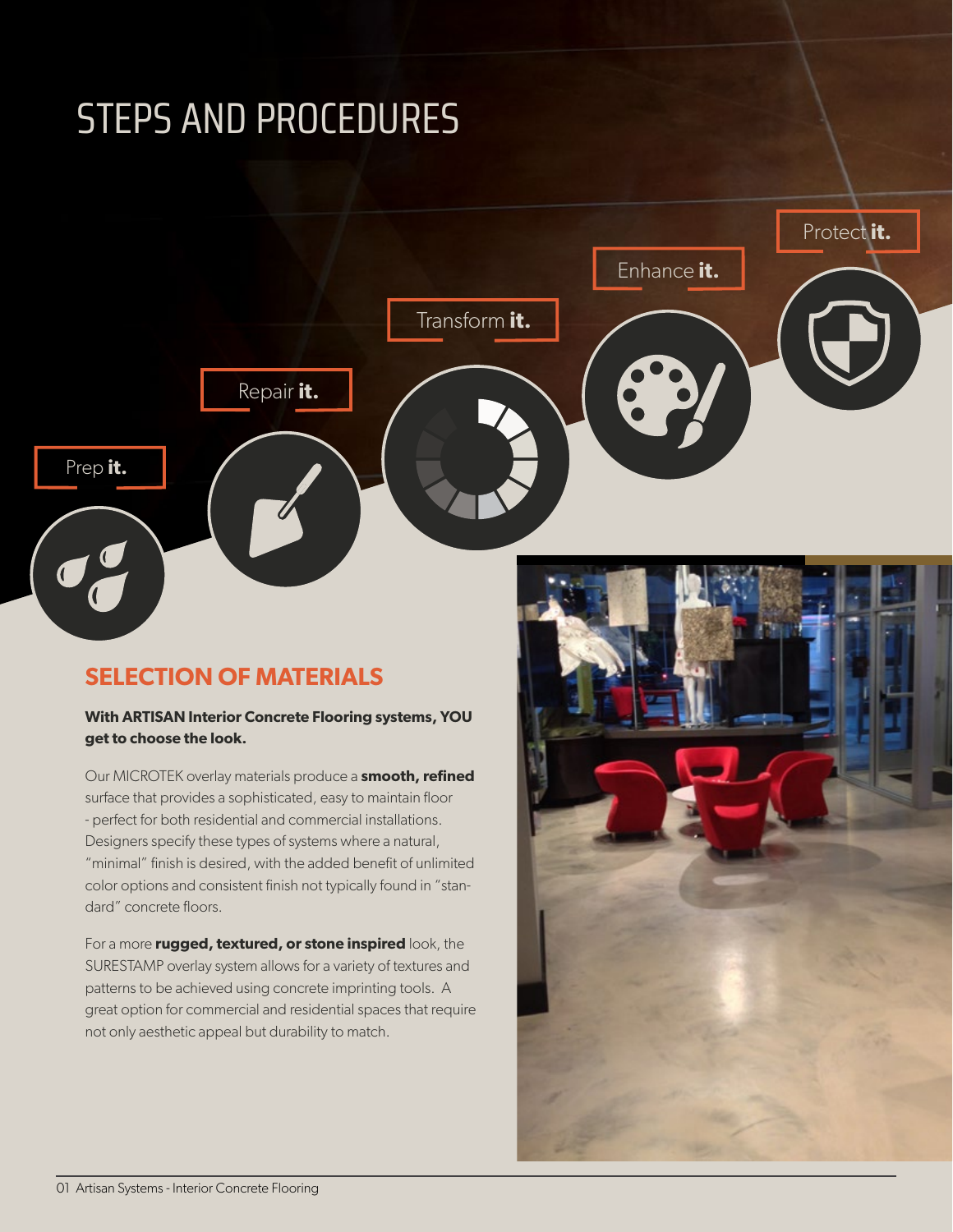## 01 PREP **IT.**  Surface Preparation

**SCR Super Concrete Renovator:**

Combines three products in one; a strong detergent, degreaser, and acid to ensure proper cleaning and etching for concrete overlays, stains and sealers.\*





**SCT-22:** A rapid setting, ultra low-viscosity urethane spall and crack treatment for concrete.

## 02 REPAIR **IT.**  Surface Repair

**FLASH PATCH:** High strength, concrete patching material that is rapid-setting and self-bonding. Patch from feather edge up to 1".



**DEEP PATCH:** Repairs deep voids in concrete, from 1/8" up to 4" in one lift.\*



**SUREBOND:** Cement-based bonding agent used with Deep Patch and SureStamp as the bond/primer coat.

*\*Refer to International Concrete Repair Institute Guidelines for surface prep and profile numbers for your specific project, along with SureCrete Technical Data Sheets for each overlay products.*

#### $\mathcal{L}$ TRANSFORM **IT.**  Cement Based Overlay

**MICRO TOPPING -** A just add water, self bonding, cement –based overlay system for interior concrete floors. Can be integrally colored, or topically stained with SureCrete's acid or water based stains (see section 04 for details).

#### **Select your product based on floor conditions:**

**SURE STAMP:** A stampable, cement-based topping for transforming existing concrete surfaces. At 3/8" thickness, a variety of textures and patterns can be embossed into the material to resemble a wide spectrum of natural stone, wood, tile and brick.





**SURESTAMP** Must be used with **SURE-BOND** to ensure the ultimate adhesion in a stampable overlay, and **SURERELEASE**  for stamping tools and equipment.

*Customize colors and enhance visual texture with compatible colors and product (see section 04 for details)*



**SUREBROOM** Base coat for damaged/uneven surfaces



**MICROTEK One Coat:**  Standard base coat

**SURECRETE** 

w